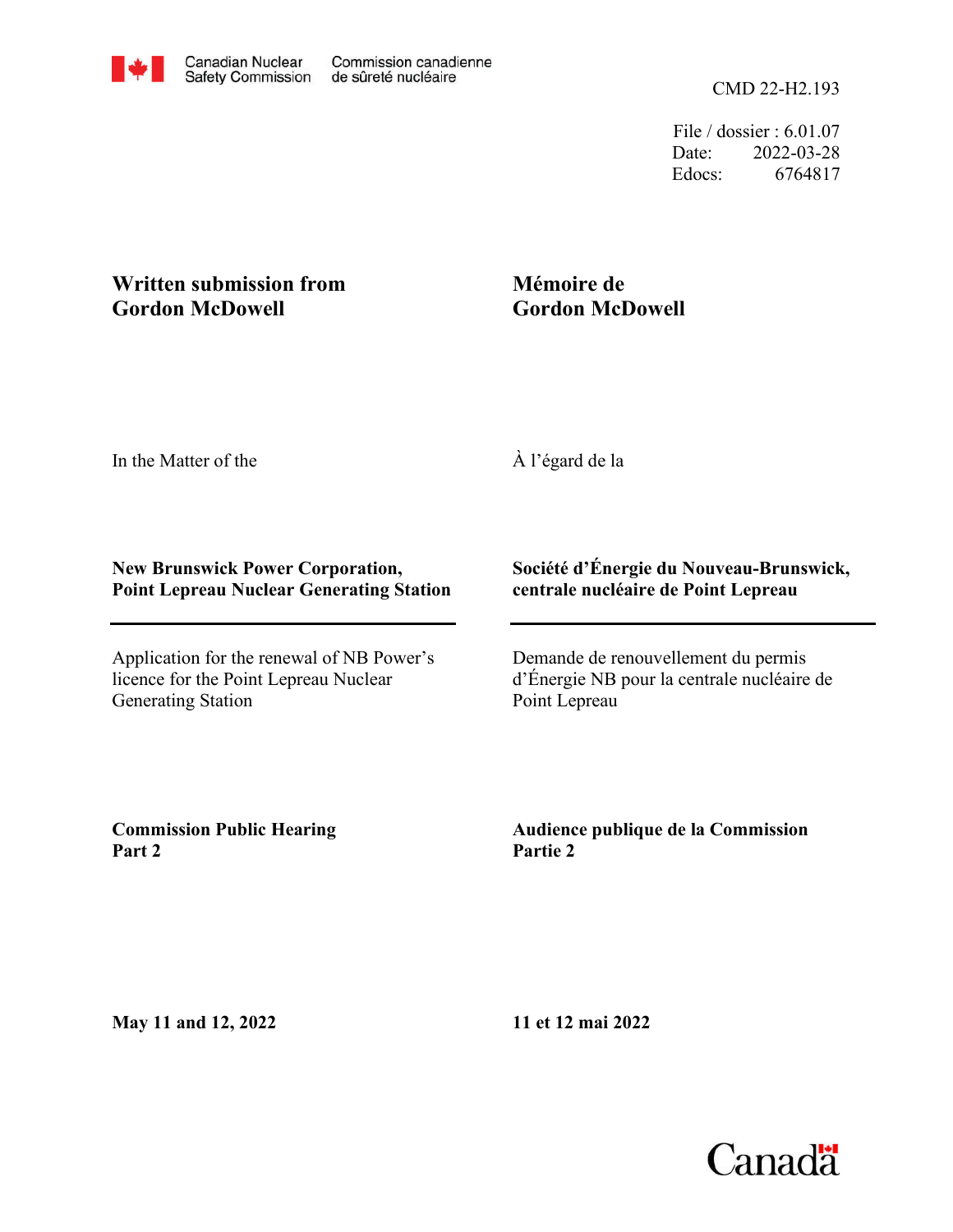### **SUMMARY**

I support NB Power's request for a 25-year license extension for Point Lepreau Nuclear Generating Station.

## **ENVIRONMENTAL**

CANDU lifecycle emissions are calculated to be 3.2g CO2eq /kWh.

[374799](https://www.researchgate.net/figure/Carbon-Dioxide-Emission-attributable-to-the-CANDU-Fuel-Cycle_tbl1_267374799) https://www.researchgate.net/figure/Carbon-Dioxide-Emission-attributable-to-the-CANDU-Fuel-Cycle\_tbl1\_267

Here are IPCC's world-wide median values for lifecycle emissions for various energy sources:



# Lifecycle CO<sub>2</sub>-equivalent emissions (g/kWh)

[https://www.ipcc.ch/site/assets/uploads/2018/02/ipcc\\_wg3\\_ar5\\_annex-iii.pdf#page=7](https://www.ipcc.ch/site/assets/uploads/2018/02/ipcc_wg3_ar5_annex-iii.pdf#page=7)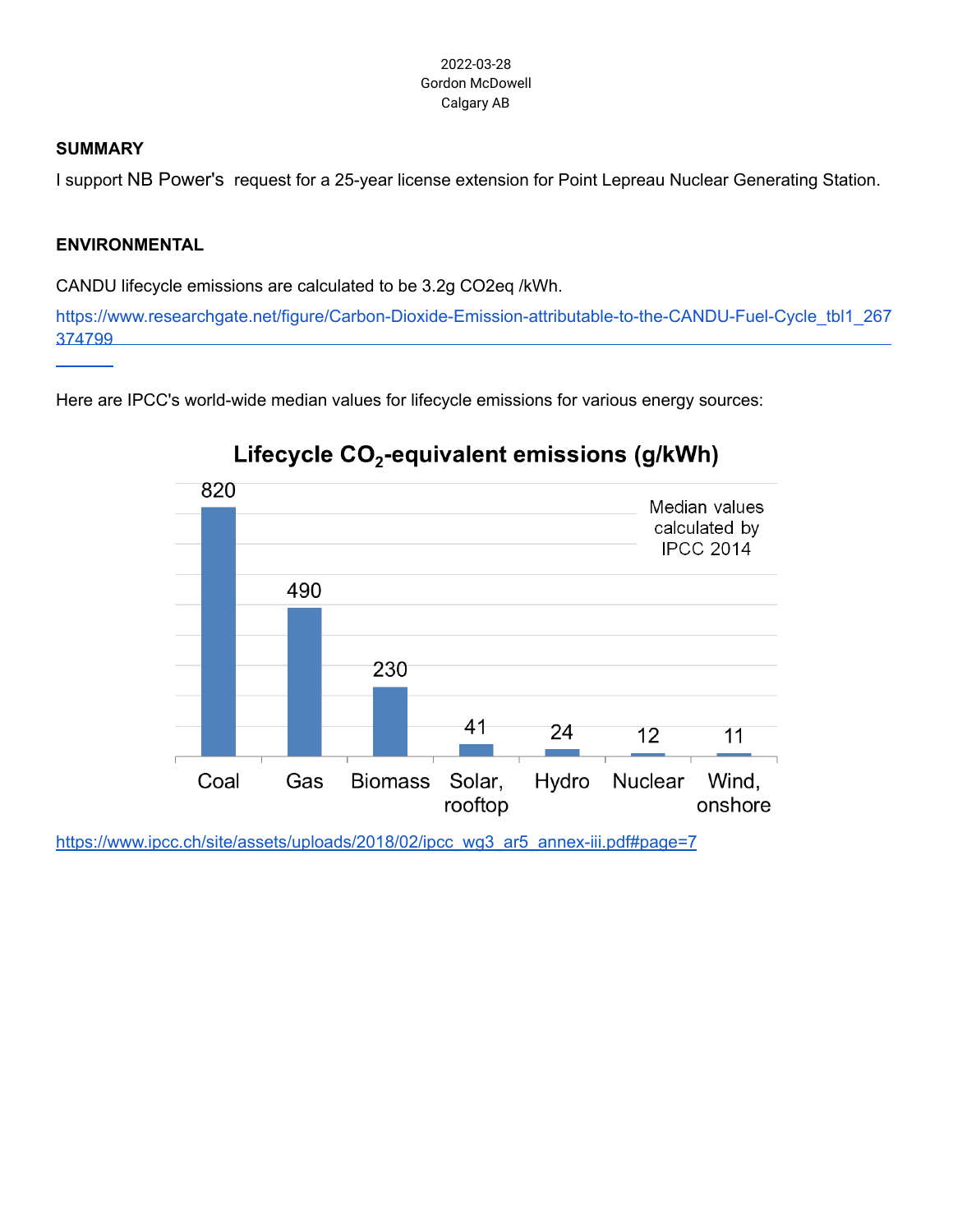### Here are UN ECE's lifecycle estimates for various energy sources:



[https://unece.org/sites/default/files/2022-01/LCA\\_final-FD\\_0.pdf](https://unece.org/sites/default/files/2022-01/LCA_final-FD_0.pdf)

Canada's CANDU lifecycle emissions are extremely low, even among technologies considered "renewable" or "green".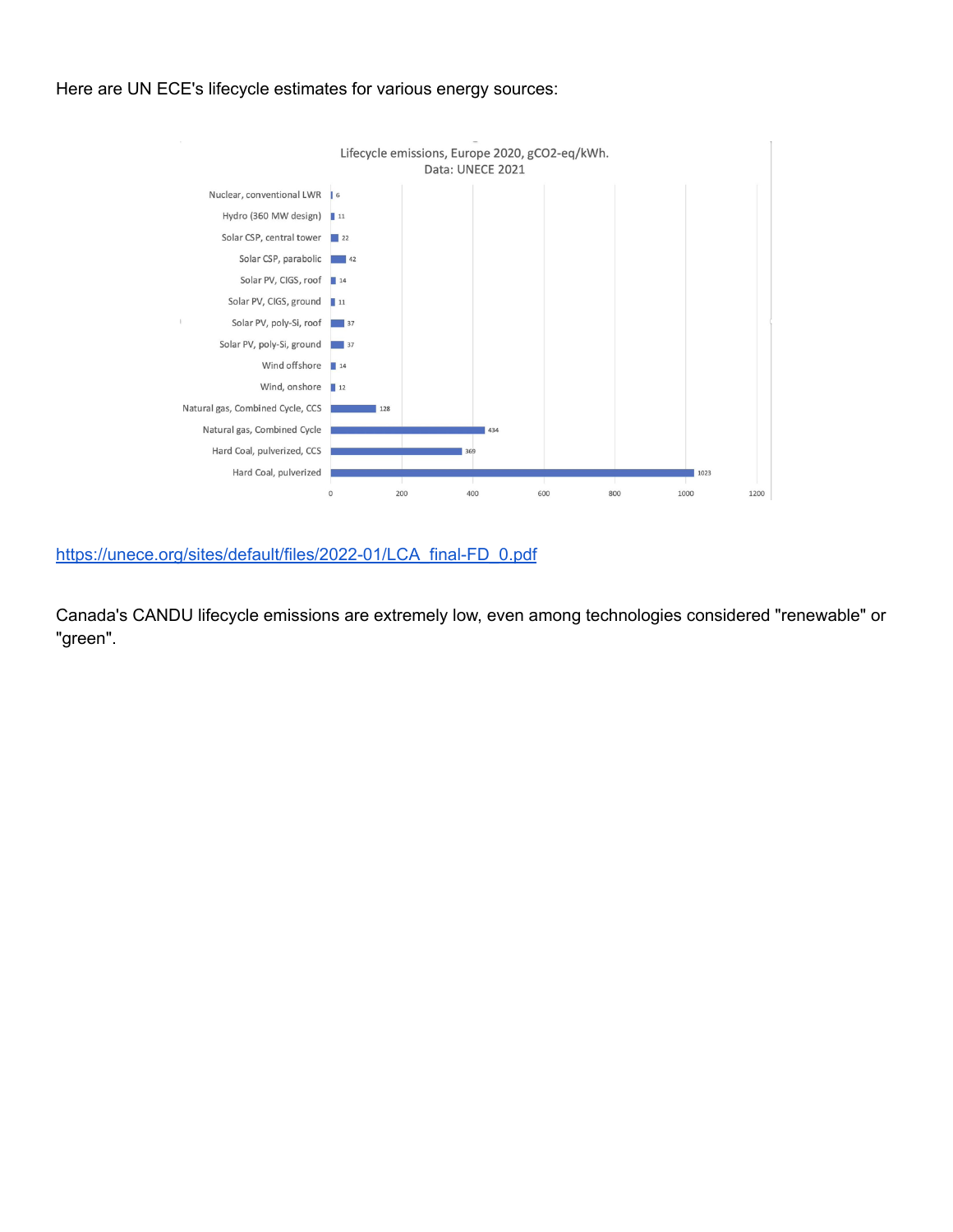### **ECONOMIC**

Point Lepreau (indirectly) provides 2,700 jobs, and its reliable output helps keep New Brunswick electricity rates among the lowest in Atlantic Canada.

Long-term license extensions facilitate investment in hardware. Low-cost electricity requires planning and maintenance.

Germany is an example of what happens when world-class reactors have no future: A sudden need for reliable energy comes into conflict with expected decommissioning.

Elon Musk: "It is very important that Germany will not shut down its nuclear power stations. I think this is extremely crazy. ... I want to be super clear. You should not only not shut down the nuclear power *plants, but you should also reopen the ones that have already shut down. Those are the fastest to* produce energy. It is crazy to shut down nuclear power plants now, especially if you are in a place where there are no natural disasters. ... I think long term, most of civilization's energy is going to come from solar, and then you need to store it with battery because obviously the sun only shines during the day, and sometimes it is very cloudy. So you need solar batteries. That will be the main long-term way *that civilization is powered. But between now and then, we need to maintain nuclear. I can't emphasize* that enough. This is total madness to shut them down. I want to be clear, total madness. ... I would say *this is a national security risk."*

<https://www.businessinsider.com/elon-musk-interview-axel-springer-tesla-war-in-ukraine-2022-3>

Musk's assessment of Germany's need to not-decommission currently operating reactors is in stark contrast to German officials who argue that continuing reactor operation is a significant legal and technical challenge.

*German officials will not recommend keeping nuclear power plants on the grid beyond their long-awaited December switch-off date despite the energy crisis exacerbated by Russia's invasion of Ukraine. ... Unlike the UK and US, Germany has not announced an embargo on Russian energy but the risk that Moscow will turn off the tap has hung over Europe's response to the crisis in Ukraine.* [https://www.thenationalnews.com/world/europe/2022/03/14/germany-rules-out-delaying-nuclear-power-switch](https://www.thenationalnews.com/world/europe/2022/03/14/germany-rules-out-delaying-nuclear-power-switch-off-despite-energy-crisis/)[off-despite-energy-crisis/](https://www.thenationalnews.com/world/europe/2022/03/14/germany-rules-out-delaying-nuclear-power-switch-off-despite-energy-crisis/)

In the future, Point Lepreau might find itself competing with Canadian fusion (by way of General Fusion). Or advanced geothermal. Or perhaps CCS (carbon capture) will give hydrocarbon combustion a new lease on life.

Renewing Point Lepreau's lease does not prohibit NB Power from decommissioning Point Lepreau Nuclear Generating Station if less expensive alternatives arise during the next 25 years. It is merely keeps NB's energy options open.